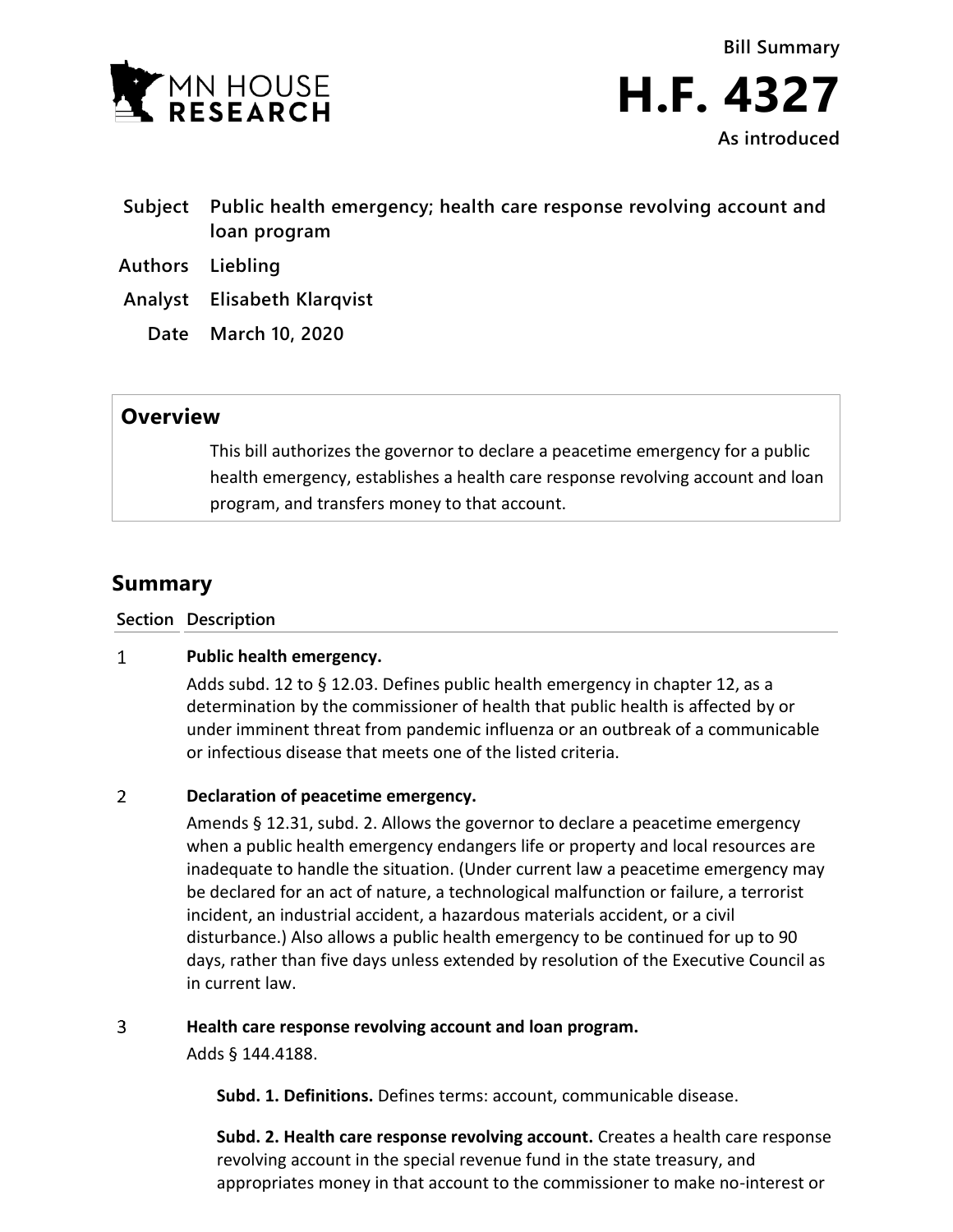### **Section Description**

low-interest loans to health care providers, health care clinics, health care facilities, and health systems to plan for, prepare for, or respond to an outbreak of a communicable disease; and to administer the loan program.

**Subd. 3. Determination criteria; notice.** Allows the commission to make nointerest or low-interest loans if the commissioner determines an outbreak of a communicable disease has occurred or is likely to occur, the communicable disease may result in certain harm to affected populations or people in an affected area, and eligible entities need additional resources to plan for, prepare for, or respond to the communicable disease outbreak. Establishes notice requirements before the commissioner may make loans under this section.

**Subd. 4. Loans.** Allows the commissioner to issue loans, and authorizes the commissioner to determine the number of loans issued and the loan amounts. In establishing priorities for loan issuance, directs the commissioner to consider the needs across the health care system for additional resources and whether a specific provider, clinic, facility, or system has insufficient access to other resources to respond in a timely manner or would be financially at risk without a loan. Allows the commissioner to establish forms and processes for entities to apply for a loan.

**Subd. 5. Allowable uses for loans.** Provides that loans may be used for the listed purposes.

**Subd. 6. Loan repayments.** Requires loan repayments to be credited to the account.

**Subd. 7. Evaluation; reports.** Allows the commissioner to require loan applicants or loan recipients to provide the commissioner with information needed to evaluate the need for or use of the loan. Establishes requirements for the commissioner to report to the chairs and ranking minority members of the health and human services legislative committees on loans issued from the account.

**Subd. 8. Data classification.** Classifies data held by the commissioner as private data on individuals or nonpublic data, except that names of loan recipients, loan amounts, uses of loans, and amounts spent for each use are public.

#### $\overline{4}$ **Transfer; health care response revolving account.**

Directs the commissioner of management and budget to transfer a blank amount from the general fund to the health care response revolving account.